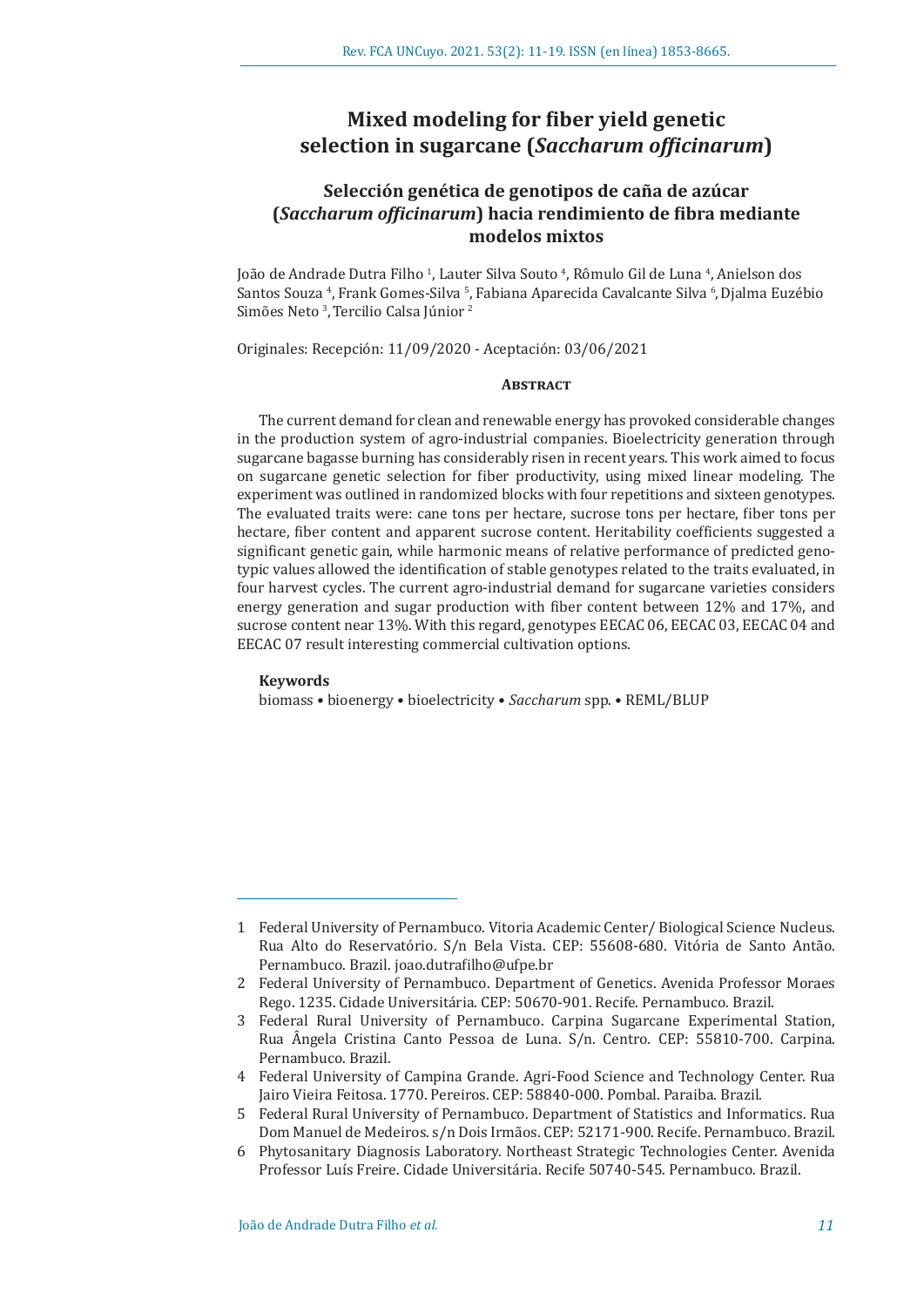#### **Resumen**

La demanda actual de energías limpias y renovables ha provocado cambios considerables en el sistema productivo de las empresas agroindustriales. La generación de bioelectricidad mediante la quema de bagazo de caña de azúcar ha aumentado considerablemente en los últimos años. Este trabajo tuvo como objetivo centrarse en la selección de genotipos de caña de azúcar para la productividad de la fibra. El experimento se esbozó en bloques aleatorios con cuatro repeticiones y se evaluaron dieciséis genotipos. Las caracteristicas evaluadas fueron: toneladas de caña por hectárea, toneladas de sacarosa por hectárea, toneladas de fibra por hectárea, contenido de fibra y contenido aparente de sacarosa. Para la selección se utilizó la metodología de modelos lineales mixtos. Los coeficientes de heredabilidad sugieren una ganancia genética significativa y las medias armónicas de desempeños relativos de los valores genotípicos predichos permitieron la identificación de genotipos estables relacionados con las características evaluadas en cuatro ciclos de cosecha. Considerando la demanda actual de la agroindustria de la caña de azúcar por variedades con contenido de fibra entre 12% y 17% y contenido de sacarosa cercano al 13%, para generación de energía y producción de azúcar, los genotipos EECAC 06, EECAC 03, EECAC 04 y EECAC 07 se presentan como comerciales opciones de cultivo.

#### **Palabras clave**

biomassa • bioenergía • bioelectricidad • Saccharum spp. • REML / BLUP

#### **INTRODUCTION**

Sugarcane is an economically significant crop for various agro-industrial products like sugarcane distilled beverage cachaça, yeast, protein, pharmaceuticals, fodder for animal feed (1, 8, 20), and Brazilian main commercial products, sugar and ethanol, historically providing the greatest economic profitability (3).

The current worldwide higher demand for clean and renewable energy, coupled with growing concern about environmental issues, such as the greenhouse effect and water conservation, require considerable changes in the productive systems of small and large companies (2). Sugarcane biomass is one main alternative for diversifying the energetic matrix and reducing fossil fuels usage, especially in tropical and subtropical countries (10, 24). Nowadays, sugarcane bagasse is used for power generation. This makes sugar mills self-sustainable in electric power, and even able to supply the surplus electricity to surrounding power distribution companies (16). Stimulated by the Brazilian federal governmental RenovaBio program, and a favorable business environment, bioelectricity can potentially grow more than 50% by 2027 (16). This growing demand for biomass and bioenergy, directly dependent on bioelectricity and second-generation ethanol production, ultimately results from fiber content and composition of sugarcane varieties. This has inspired new breeding programs focusing on new varieties with higher fiber content (4, 23).

In this context, some studies have already selected families in phase T1, with no evaluation during ratoons (6, 19, 20, 23). However, in technical and practical terms, evaluating fiber productivity is key not only in plant cane, but mainly along ratoons, identifying the most stable clones and proceeding with commercial recommendations. In the state of Pernambuco, one traditional sugarcane producer in Brazil, no studies have approached this topic.

According to Tew and Cobil (2008), the currently cultivated varieties are constituted by about 12% fibers, 13% sugars and 75% water. These authors also state that genetic breeding could possibly develop new materials with up to 30% fiber, 5% sugar and 65% water. However, according to Fernandes Júnior *et al.* (2017), sugar mills are not yet ready to process biomass with more than 20% fiber, but newly developed varieties with around 17% fiber, and sucrose near 13%, would attend what the current sugar-energy infrastructure offers. These authors also state that this type of fiber-cane variety would also increase electricity production capacity, due to the higher fiber percentage. Consequently, bagasse heat/ calorific power quality would also increase, without losses in sugar production. In view of the aforementioned needs, this work aimed to select sugarcane genotypes for potential fiber productivity, using mixed linear models.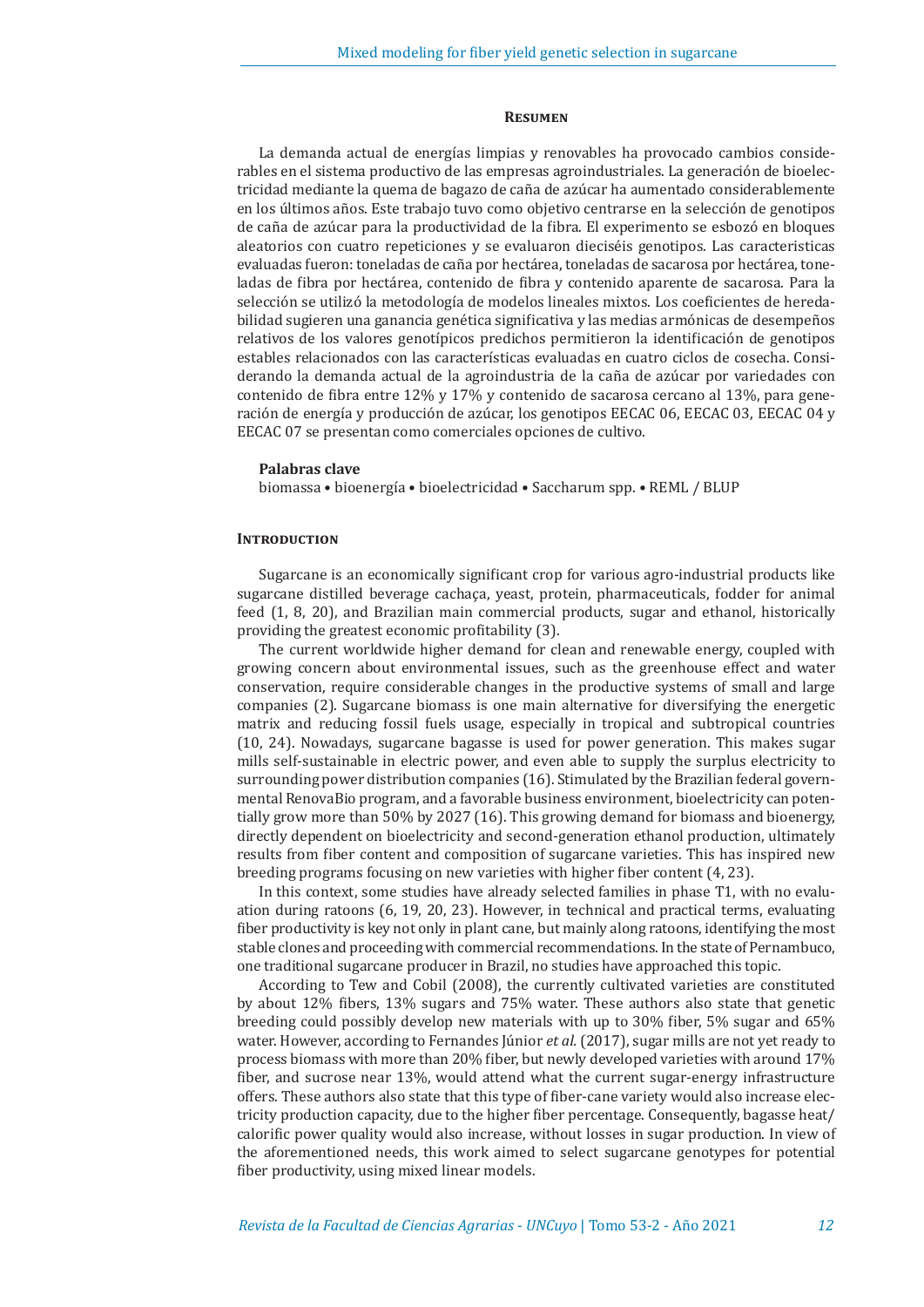## **Material and methods**

## **Experimental design**

Sixteen genotypes were evaluated: ten promising clones from the sugarcane genetic breeding Program of the Federal Rural University of Pernambuco, affiliated to the Interuniversity Network for the Development of the Sugar and Energy Sector (PMGCA/UFRPE/ RIDESA), and six standard commercial varieties (table 1).

**Table 1.** Sugarcane genotypes evaluated for fiber productivity.

**Tabla 1.** Genotipos de caña de azúcar evaluados para la productividad de la fibra

| * Standard varieties. |  |  |
|-----------------------|--|--|
|                       |  |  |

| * Variedades estándar. |
|------------------------|
|                        |

| Genotypes     | <b>Obtaining Institution</b>                                |  |  |  |  |  |
|---------------|-------------------------------------------------------------|--|--|--|--|--|
| 1. RB813804*  | <b>UFRPE</b>                                                |  |  |  |  |  |
| 2. RB863129*  | <b>UFRPE</b>                                                |  |  |  |  |  |
| 3. RB92579*   | UFAL (Federal University of Alagoas)                        |  |  |  |  |  |
| 4. EECAC 01   | <b>UFRPE</b>                                                |  |  |  |  |  |
| 5. EECAC 02   | <b>UFRPE</b>                                                |  |  |  |  |  |
| 6. EECAC 03   | <b>UFRPE</b>                                                |  |  |  |  |  |
| 7. EECAC 04   | <b>UFRPE</b>                                                |  |  |  |  |  |
| 8. EECAC 05   | <b>UFRPE</b>                                                |  |  |  |  |  |
| 9. EECAC 06   | <b>UFRPE</b>                                                |  |  |  |  |  |
| 10. EECAC 07  | <b>UFRPE</b>                                                |  |  |  |  |  |
| 11. EECAC 08  | <b>UFRPE</b>                                                |  |  |  |  |  |
| 12. EECAC 09  | <b>UFRPE</b>                                                |  |  |  |  |  |
| 13. EECAC 10  | <b>UFRPE</b>                                                |  |  |  |  |  |
| 14. SP791011* | <b>COPERSUCAR (Brazilian Sugar and Ethanol Cooperative)</b> |  |  |  |  |  |
| 15. SP813250* | <b>COPERSUCAR</b>                                           |  |  |  |  |  |
| 16. VAT90212* | SUGARMILL TRIUNFO, Alagoas                                  |  |  |  |  |  |

The experiments were conducted in the agricultural area of Pumaty sugar mill, in the municipality of Joaquim Nabuco, in the state of Pernambuco, Brazil, at geographic coordinates 08°37'28"S and 35°32'00"W. A four-repeat randomized block design was used. The experimental plots were composed of five lines, with 8 m between lines, each plot having  $40$  m<sup>2</sup>.

During four harvest seasons (plant crop and  $1<sup>st</sup>$ ,  $2<sup>nd</sup>$  and  $3<sup>rd</sup>$  ratoon crops), the following traits were evaluated: sugarcane tons per hectare (STH), sucrose tons per hectare (SucTH), fiber tons per hectare (FTH), fiber percentage (FP) and apparent sucrose percentage (SP).

Sugarcane tons per hectare (STH), sucrose tons per hectare (SucTH) and fiber tons per hectare (FTH) were obtained as:

 $STH = (Total weight experimental plots x 10) / plots area in m<sup>2</sup>;$ 

$$
SucTH = (STH x SP) / 100;
$$

$$
FTH = (STH \times FP) / 100.
$$

Fiber and apparent sucrose percentage were estimated in the laboratory according to Fernandes (4).

## **Statistical Analyses**

Mixed models (REML/BLUP) estimated variance components and predicted genetic values, according to Resende (2007). Interactions between genotypes x harvest cycles (measurements) were evaluated via REML/BLUP and the statistical model 55 of the Selegen-REML/BLUP software (15), corresponding to:

$$
y = \mathrm{X} m + \mathrm{Z} g + \mathrm{W} p + \mathrm{Ti} + \mathrm{e}
$$

where:

 $y =$  the data vector,

m = effect vector of harvest cycles-repetitions (fixed) combinations added to general mean,

- g = genotypic effects vector (aleatory),
- p = permanent environmental effect vector (plots, aleatory),
- i = vector for genotypes x harvest cycles interaction,

e = error vector or residues (aleatory).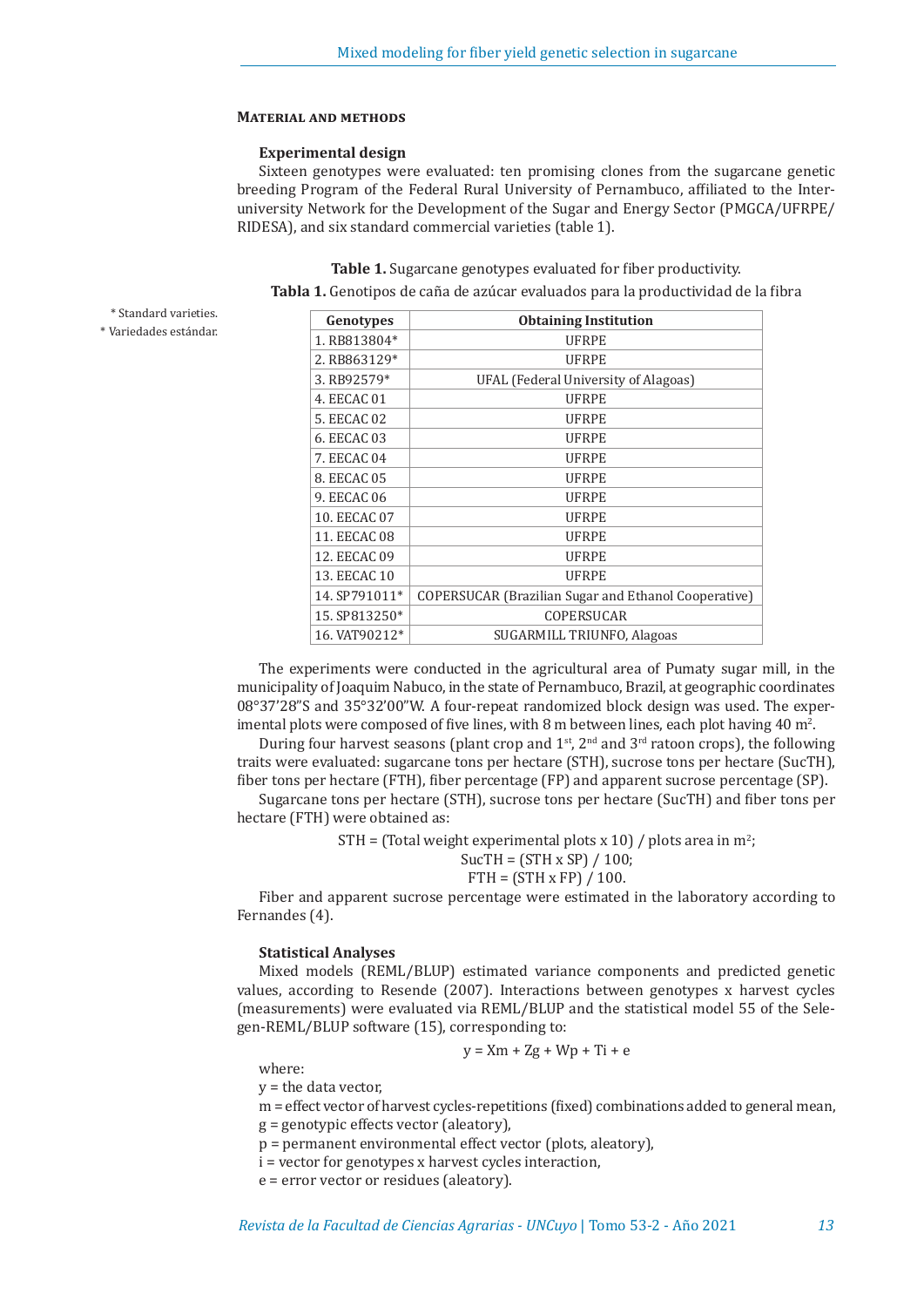Capital letters represent incidence matrices for the cited effects. The m vector comprises all harvest cycles in all repetitions and adjusts simultaneously to repetitions effects, harvest cycles and harvest cycles interaction x repetitions.

Mean (E) and variance (Var) distributions and structures were:

|  |  |  |  | $E = \begin{bmatrix} y \\ g \\ p \\ i \\ e \end{bmatrix} = \begin{bmatrix} Xm \\ 0 \\ 0 \\ 0 \\ 0 \end{bmatrix}; Var \begin{bmatrix} g \\ p \\ i \\ i \\ e \end{bmatrix} = \begin{bmatrix} 1\sigma_g^2 & 0 & 0 & 0 \\ 0 & 1\sigma_p^2 & 0 & 0 \\ 0 & 0 & 1\sigma_i^2 & 0 \\ 0 & 0 & 1\sigma_e^2 & 0 \\ 0 & 0 & 0 & 1\sigma_e^2 \end{bmatrix}$ |  |  |  |  |  |  |  |
|--|--|--|--|-----------------------------------------------------------------------------------------------------------------------------------------------------------------------------------------------------------------------------------------------------------------------------------------------------------------------------------------------|--|--|--|--|--|--|--|
|--|--|--|--|-----------------------------------------------------------------------------------------------------------------------------------------------------------------------------------------------------------------------------------------------------------------------------------------------------------------------------------------------|--|--|--|--|--|--|--|

Through this model, variance components and genetic parameters were obtained. while genetic predictors (REML/BLUP) were free of genotypes x harvest cycles interaction, according to Resende (15).

Prediction of genotypic values gathering average interaction (gem) in the different Harvest cycles, is given by model:  $(\hat{\mu} + \hat{g} + \hat{g}em)$ 

Calculated by the equation:

$$
\widehat{\mu}\left\{\!\!\left[\!\frac{\widehat{\sigma}_{g}^{2}+\widehat{\sigma}_{c}^{2}}{n}\!\right]\!\widehat{\sigma}_{g}^{2}\!\right\}\widehat{g}_{i}
$$

where:

μ = the overall average of all Harvest cycles;

 $\hat{\sigma}_{g}^2$  = the genotypic variance;

 $\hat{\sigma}_c^2$  = the variance of genotype x harvest cycles interaction;

n = the number of harvest cycles; and

 $\hat{g}_i$  = the specific genotypic effect (genotype i).

Aiming to verify fiber and apparent sucrose content productivity and genotypic stability through harvest cycles, the harmonic means of relative performances of predicted genotypic values (HMRPPGV), were provided by:

$$
HMRPPGV_i = n / (\Sigma_{j=1}^n 1/Vg_{ij}),
$$

where:

n = harvest cycle number, where genotype i was evaluated

 $Vg_{ii}$  = the genotypic value of genotype i, in the harvest cycle j, expressed as mean proportion of each cycle.

The HMRPPGV values were multiplied by a general mean calculated for all environments (GM), resulting in the same magnitude order in which all traits were evaluated, with genetic values already discounted from instability, and capitalized by adaptability.

Genetic-statistical analyses were performed with Selegen software (15).

## **Results and discussion**

Results regarding sugarcane tons per hectare, sucrose tons per hectare, fiber tons per hectare, fiber percentage and apparent sucrose percentage are shown in table 2 (page 15).

Deviance analysis revealed significant differences between genotypes for productivity traits, evaluated during four harvest cycles. These results indicate genetic variability between genotypes concerning the evaluated traits, implying the possibility of selecting superior genotypes, as previously found (14, 26).

High values of genotypic variance for permanent environmental variance were found for STH, SucTH and FTH. In relation to SP, the genotypic variance was higher than the permanent environmental variance and the genotype x harvest cycles interaction variance, suggesting that these traits have genetic over environmental predominance.

Medium and high genotypic correlations throughout harvest cycles suggest genotypic identification, whose phenotypic expression (SucTH and SP), was stable during harvest cycles with a greater predominant genetic component. Regarding SP, it might be inferred that the genotypes have a high potential for ratoon sucrose production. For Silva *et al.*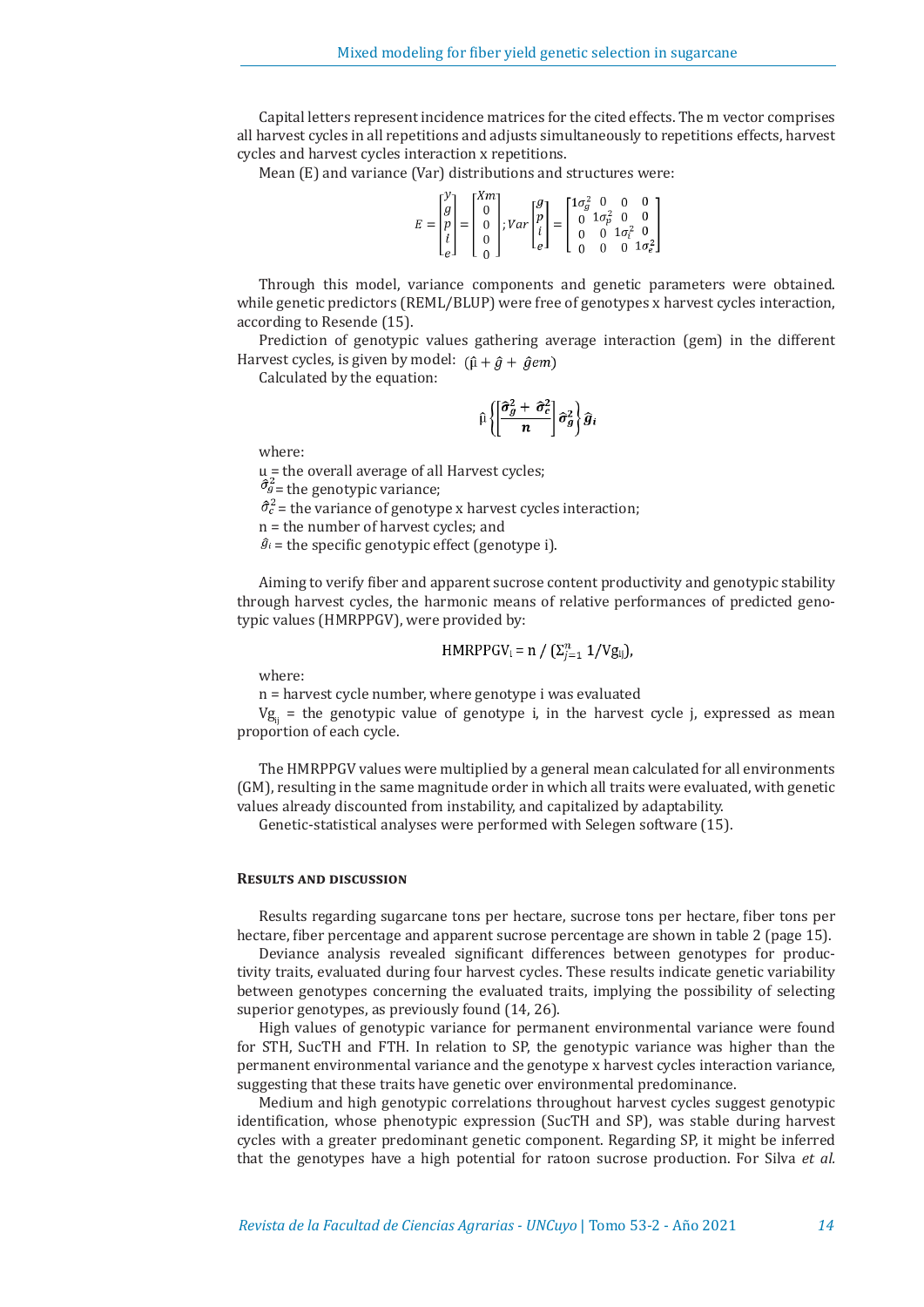(2018), it is about regularity in the repetition of this important production component. For Oliveira *et al.* (2017), a complex part of the genotype x environment (harvest cycles) interaction causes traits such as STH and TFH to show a low genotypic correlation between harvest cycles.

**Table 2.** General mean, genetic traits, estimated variance components of sugarcane tons per hectare (STH), sucrose tons per hectare (SucTH), fiber tons per hectare (FTH), fiber percentage (FP) and apparent sucrose percentage (SP), evaluated in the agricultural area of Pumaty sugar mill, considering four harvest cycles.

**Tabla 2.** Media general, caracteres genéticos, componentes de varianza estimados de toneladas de caña de azúcar por hectárea (STH), toneladas de sacarosa por hectárea (SucTH), toneladas de fibra por hectárea (FTH), porcentaje de fibra (FP) y porcentaje de sacarosa aparente (SP), evaluados en el área agrícola del ingenio Pumaty, considerando cuatro ciclos de cosecha.

|                              | <b>Traits</b>                         |          |          |                               |                             |  |  |  |
|------------------------------|---------------------------------------|----------|----------|-------------------------------|-----------------------------|--|--|--|
| Genetic<br><b>Parameters</b> | $STH$ (t.ha <sup>-1</sup> )<br>SP (%) |          | FP (%)   | <b>SucTH</b><br>$(t.ha^{-1})$ | <b>FTH</b><br>$(t.ha^{-1})$ |  |  |  |
| $G_{V}$                      | 24.13                                 | 0.07     | 0.00     | 0.84                          | 0.69                        |  |  |  |
| $EP_v$                       | 1.98                                  | 0.02     | 0.00     | 0.10                          | 0.02                        |  |  |  |
| $GE_{v}$                     | 78.72                                 | 0.01     | 0.26     | 1.24                          | 1.83                        |  |  |  |
| $E_{V}$                      | 115.11                                | 1.75     | 1.18     | 3.27                          | 3.57                        |  |  |  |
| $F_{V}$                      | 219.94                                | 1.87     | 1.45     | 5.45                          | 6.11                        |  |  |  |
| $\mathbf{h}_{\mathbf{2g}}$   | 0.11                                  | 0.04     | 0.00     | 0.15                          | 0.11                        |  |  |  |
| r                            | 0.12                                  | 0.05     | 0.00     | 0.17                          | 0.11                        |  |  |  |
| $R_{\rm E}^2$                | 0.08                                  | 0.01     | 0.00     | 0.01                          | 0.00                        |  |  |  |
| $R^2_{\text{GM}}$            | 0.36                                  | 0.00     | 0.18     | 0.23                          | 0.30                        |  |  |  |
| rgmed                        | 0.23                                  | 0.82     | 0.00     | 0.40                          | 0.27                        |  |  |  |
| $\mathbf{h}_{2\text{mg}}$    | 0.52                                  | 0.66     | 0.02     | 0.69                          | 0.57                        |  |  |  |
| General mean                 | 79.26                                 | 14.83    | 15.77    | 11.88                         | 12.34                       |  |  |  |
| Deviances                    | 1265.32**                             | 398.56** | 343.45** | 568.62**                      | 588.06**                    |  |  |  |

\*, \*\*Significant at 5 and 1%, respectively, according to deviance analysis.  $G_v$ : Genotypic variance.  $EP_v$ : Environmental variance. GE<sub>v</sub>: Harvest cycles x genotype interaction. E<sub>v</sub>: Temporary residual variance.  $F_v$ : Phenotypic individual variance.  $h_{2g}$ : Plots individual Heritability. r: repeatability.  $R_{2g}$ : Environmental determination coefficient.  $R_{\text{GE}}$ : Determination coefficient for genotype x harvest cycle interaction effects. rgmed: Genotypic correlation through harvest cycle.  $h_{2mg}$ : mean genotype heritability.

\*, \*\* Significativo al 5 y 1%, respectivamente, de acuerdo con la análisis de deviación. G<sub>v</sub>: Varianza genotípica. EP<sub>v</sub>: Varianza ambiental permanente.  $GE_v$ : Interacción genotipos x ciclos de cosecha.  $E_v$ : Varianza temporal residual.  $\mathbb{F}_v$ : Varianza fenotípica individual. h $_{2g}$ : Heredabilidad de parcelas individual. r: repetibilidad. R $^2_{g}$ : Coeficiente de determinación ambiental permanente.  $R_{\text{GE}}$ : Coeficiente de determinación de los efectos de interación genotipos x ciclos de cosecha. rgmed: Correlación genotípica a través del ciclo de cosecha.. h<sub>2me</sub>: heredabilidad media de los genotipos.

Individual plots of heritability and repeatability coefficients showed average magnitude. Furthermore, determination coefficients of genotypes x harvest cycles interaction showed greater participation of this interaction in phenotypic variance genotypes.

A viable alternative for minimizing environmental effects would be to adopt a selection practice based on genotypes mean, given that environmental effects (harvest cycles) tend to cancel (11). Complementarily, Zeni Neto *et al.* (2008), said that considering an analysis of adaptability and stability would be important to identify stable genotypes.

As the mixed linear models methodology allows selection based on predicted genotypic values (9, 13), selection of the evaluated material could be based on the genotypic means of all harvest cycles. Such a procedure would provide greater selective accuracy, confirmed by the estimated genotype mean heritability for STH, SucTH and SP, which presented average magnitudes. For Garcia and Nogueira (2005), genotype mean heritability above 0.46 show higher selection potential. According to Rodrigues *et al.* (2011), it indicates phenotypic value reliability, as indicator for genetic value.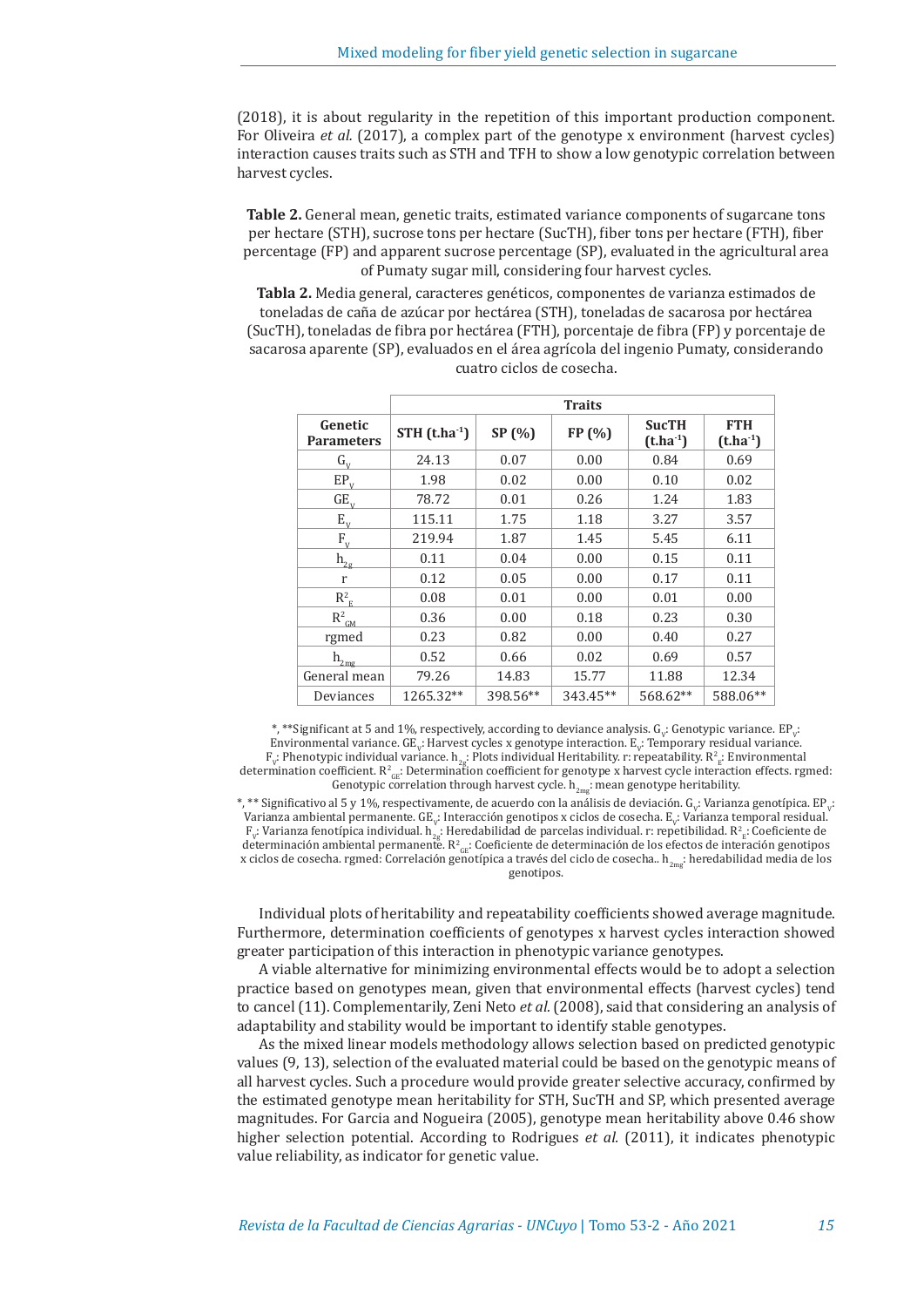Observing the predicted genetic values (u+g+gem), the genotypes VAT90-212, SP81- 3250, EECAC 04, EECAC 03 and SP79-1011 showed the highest values in harvest cycles and the highest genetic gains for STH (table 3).

**Table 3.** Estimated genetic gain on sugarcane tons per hectare (STH), sucrose tons per hectare (SucTH), fiber tons per hectare (FTH), fiber percentage (FP) and apparent sucrose percentage (SP) of top five sugarcane genotypes, as evaluated during the experiment conducted in the agricultural area of Pumaty sugar mill, considering four harvest cycles.

**Tabla 3.** Estimación de ganancia genética de los caracteres toneladas de caña de azúcar por hectárea (STH), toneladas de sacarosa por hectárea (SucTH), toneladas de fibra por hectárea (FTH), porcentaje de fibra (FP) y porcentaje de sacarosa aparente (SP), de los cinco mejores genotipos evaluados en el experimento realizado en el área agrícola del ingenio Pumaty, considerando cuatro ciclos de cosecha.

| <b>Sugarcane tons per hectare (STH)</b> |                       |       |                              |                                         |       |  |  |  |
|-----------------------------------------|-----------------------|-------|------------------------------|-----------------------------------------|-------|--|--|--|
| Genotypes                               | $\hat{\mu} + \hat{g}$ | Gain  | <b>New Mean</b>              | $(\hat{\mu} + \hat{g} + \hat{g}em)$     |       |  |  |  |
| VAT90-212                               | 3.91                  | 83.17 | 3.91                         | 83.17                                   | 86.36 |  |  |  |
| SP81-3250                               | 2.73                  | 82.00 | 3.32                         | 82.58                                   | 84.23 |  |  |  |
| EECAC 04                                | 2.08                  | 81.35 | 2.91                         | 82.17                                   | 83.05 |  |  |  |
| EECAC <sub>03</sub>                     | 1.91                  | 81.17 | 2.66                         | 81.92                                   | 82.73 |  |  |  |
| SP79-1011                               | 1.77                  | 81.03 | 2.48                         | 81.74                                   | 82.48 |  |  |  |
|                                         |                       |       |                              | <b>Sucrose tons per hectare (SucTH)</b> |       |  |  |  |
| VAT90-212                               | 0.85                  | 12.73 | 0.84                         | 12.72                                   | 13.04 |  |  |  |
| EECAC <sub>04</sub>                     | 0.71                  | 12.60 | 0.80                         | 12.66                                   | 12.86 |  |  |  |
| SP81-3250                               | 0.53                  | 12.41 | 0.70                         | 12.58                                   | 12.61 |  |  |  |
| EECAC <sub>08</sub>                     | 0.46                  | 12.34 | 0.64                         | 12.52                                   | 12.51 |  |  |  |
| EECAC <sub>03</sub>                     | 0.42                  | 12.29 | 0.59                         | 12.47                                   | 12.45 |  |  |  |
|                                         |                       |       | Fiber tons per hectare (FTH) |                                         |       |  |  |  |
| SP81-3250                               | 0.67                  | 13.02 | 0.67                         | 13.02                                   | 13.46 |  |  |  |
| SP79-1011                               | 0.50                  | 12.85 | 0.59                         | 12.93                                   | 13.18 |  |  |  |
| EECAC <sub>03</sub>                     | 0.39                  | 12.73 | 0.52                         | 12.86                                   | 12.98 |  |  |  |
| VAT90-212                               | 0.32                  | 12.66 | 0.47                         | 12.81                                   | 12.88 |  |  |  |
| EECAC <sub>08</sub>                     | 0.28                  | 12.62 | 0.43                         | 12.78                                   | 12.81 |  |  |  |
|                                         |                       |       | Fiber percentage (FP)        |                                         |       |  |  |  |
| SP79-1011                               | 0.0063                | 15.77 | 0.0063                       | 15.77                                   | 16.01 |  |  |  |
| EECAC <sub>06</sub>                     | 0.0045                | 15.76 | 0.0054                       | 15.77                                   | 15.94 |  |  |  |
| SP81-3250                               | 0.0041                | 15.76 | 0.0050                       | 15.76                                   | 15.93 |  |  |  |
| EECAC <sub>09</sub>                     | 0.0015                | 15.76 | 0.0041                       | 15.76                                   | 15.82 |  |  |  |
| RB813804                                | 0.0012                | 15.76 | 0.0035                       | 15.76                                   | 15.81 |  |  |  |
| Apparent sucrose percentage (SP)        |                       |       |                              |                                         |       |  |  |  |
| EECAC 07                                | 0.27                  | 15.10 | 0.27                         | 15.10                                   | 15.11 |  |  |  |
| EECAC <sub>04</sub>                     | 0.24                  | 15.06 | 0.25                         | 15.08                                   | 15.07 |  |  |  |
| EECAC <sub>06</sub>                     | 0.18                  | 15.01 | 0.23                         | 15.06                                   | 15.02 |  |  |  |
| RB813804                                | 0.05                  | 14.88 | 0.19                         | 15.01                                   | 14.88 |  |  |  |
| EECAC <sub>03</sub>                     | 0.04                  | 14.87 | 0.16                         | 14.98                                   | 14.88 |  |  |  |

Regarding FTH, the following genotypes stood out: SP81-3250, SP79-1011, EECAC 03, VAT90-212 and EECAC 08. For FIB, SP79-1011 EECAC 06, SP81-3250, EECAC 09 and RB813804 showed a tendency, however not significant, something normally expected given low heritability. Finally, regarding PC f, the genotypes EECAC 07, EECAC 04, EECAC 06, RB813804 and EECAC 03 were the most important.

The relative performance of predicted genotypic values (HMRPPGV) on sixteen sugarcane genotypes for sugarcane tons per hectare (STH), sucrose tons per hectare (SucTH), fiber tons per hectare (FTH), fiber percentage (FP) and apparent sucrose percentage (SP) are presented in table 4 (page 17).

Mean components (individual BLUP). G: Genotypic effect.  $\hat{\mu} + \hat{g}$ : Predicted genotypic values free from environmental interaction (Harvest cycles).  $(\hat{\mu} + \hat{g} + \hat{g}em)$ : Average genotypic value in the harvest cycles. This parameter capitalizes on an average interaction with all the harvest cycles evaluated. Componentes medios (BLUP individual). G: efecto genotípico.  $\hat{u} + \hat{a}$ Valores genotípicos previstos libres de interacción ambiental (ciclos de cosecha).  $(\hat{\mu} + \hat{g} + \hat{g}em)$ :Valor genotípico medio en los ciclos de cosecha. Este parámetro capitaliza una interacción promedio con todos

los ciclos de cosecha evaluados.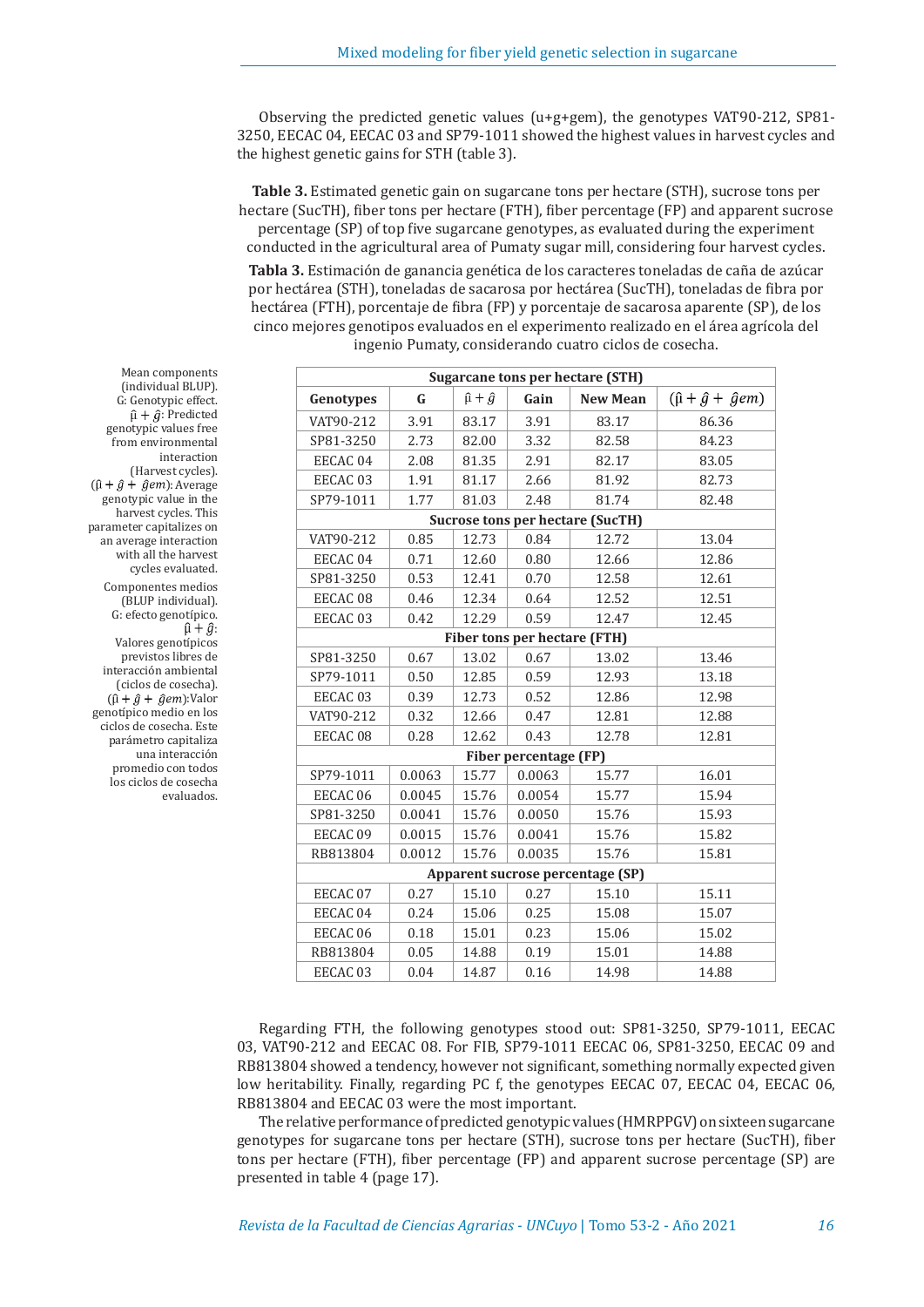**Table 4.** Harmonic means of relative performance of predicted genotypic values (HMRPPGV and HMRPPGV\*GM) for sixteen sugarcane genotypes. Traits: sugarcane tons per hectare (STH), sucrose tons per hectare (SucTH), fiber tons per hectare (FTH), fiber percentage (FP) and apparent sucrose percentage (SP) in experiments conducted in the agricultural area of Pumaty sugar mill, considering four harvest cycles.

**Tabla 4.** Medias armónicas de actuaciones relativas de valores genotípicos predichos (HMRPPGV and HMRPPGV\*GM) de dieciséis genotipos de caña de azúcar de los caracteres toneladas de caña de azúcar por hectárea (STH), toneladas de sacarosa por hectárea (SucTH), toneladas de fibra por hectárea (FTH), porcentaje de fibra (FP) y porcentaje de sacarosa aparente (SP), evaluados en el experimento realizado en el área agrícola del ingenio Pumaty, considerando cuatro ciclos de cosecha.

|                           | <b>Traits</b>         |       |       |                                          |              |       |  |  |
|---------------------------|-----------------------|-------|-------|------------------------------------------|--------------|-------|--|--|
|                           | $STH$ (t.ha $^{-1}$ ) |       |       | SucTH $(t.ha^{-1})$<br>FTH $(t.ha^{-1})$ |              |       |  |  |
| Genotypes                 | A                     | B     | A     | B                                        | A            | B     |  |  |
| VAT90-212                 | 1.06                  | 84.22 | 1.07  | 12.80                                    | 1.02         | 12.65 |  |  |
| SP81-3250                 | 1.06                  | 83.69 | 1.06  | 12.65                                    | 1.07         | 13.32 |  |  |
| EECAC <sub>03</sub>       | 1.05                  | 83.38 | 1.05  | 12.54                                    | 1.05         | 13.05 |  |  |
| EECAC 04                  | 1.05                  | 83.18 | 1.08  | 12.88                                    | 1.03         | 12.76 |  |  |
| SP79-1011                 | 1.04                  | 83.05 | 1.04  | 12.35                                    | 1.07         | 13.32 |  |  |
| EECAC 08                  | 1.03                  | 81.99 | 1.04  | 12.43                                    | 1.02         | 12.65 |  |  |
| RB863129                  | 1.01                  | 80.50 | 1.02  | 12.20                                    | 1.00         | 12.51 |  |  |
| EECAC <sub>02</sub>       | 1.00                  | 79.98 | 0.98  | 11.72                                    | 1.01         | 12.51 |  |  |
| EECAC 09                  | 0.99                  | 79.22 | 0.96  | 11.41                                    | 1.00         | 12.38 |  |  |
| RB813804                  | 0.99                  | 78.89 | 1.00  | 11.99                                    | 1.00         | 12.38 |  |  |
| RB92579                   | 0.99                  | 78.56 | 1.00  | 11.89                                    | 0.99         | 12.27 |  |  |
| EECAC 06                  | 0.97                  | 77.59 | 0.98  | 11.75                                    | 0.99         | 12.26 |  |  |
| EECAC 07                  | 0.97                  | 77.48 | 0.99  | 11.87                                    | 0.96         | 11.93 |  |  |
| EECAC <sub>01</sub>       | 0.96                  | 76.55 | 0.94  | 11.21                                    | 0.97         | 11.98 |  |  |
| EECAC 05                  | 0.88                  | 70.08 | 0.86  | 10.33                                    | 0.89         | 10.99 |  |  |
| EECAC <sub>10</sub>       | 0.88                  | 64.36 | 0.80  | 9.55                                     | 0.79         | 9.86  |  |  |
|                           | FP (%)                |       |       |                                          | SP (%)       |       |  |  |
|                           | A                     | B     |       | A                                        | $\, {\bf B}$ |       |  |  |
| VAT90-212                 | 0.98                  |       | 15.49 | 1.00                                     |              | 14.83 |  |  |
| SP81-3250                 | 1.01                  | 15.92 |       | 1.00                                     | 14.86        |       |  |  |
| EECAC <sub>03</sub>       | 1.00                  | 15.81 |       | 1.00                                     | 14.88        |       |  |  |
| EECAC 04                  | 1.00                  | 15.64 |       | 1.01                                     | 15.07        |       |  |  |
| SP79-1011                 | 1.01                  | 16.01 |       | 1.00                                     | 14.84        |       |  |  |
| EECAC <sub>08</sub>       | 1.00                  | 15.62 |       | 0.97                                     | 14.53        |       |  |  |
| RB863129                  | 0.99                  | 15.68 |       | 1.00                                     | 14.86        |       |  |  |
| EECAC <sub>02</sub>       | 1.00                  | 15.77 |       | 0.99                                     | 14.69        |       |  |  |
| EECAC 09                  | 1.00                  | 15.80 |       | 0.98                                     | 14.64        |       |  |  |
| RB813804<br>1.00<br>15.80 |                       |       | 1.00  | 14.88                                    |              |       |  |  |
| RB92579                   | 1.00                  | 15.77 |       | 1.00                                     | 14.86        |       |  |  |
| EECAC 06                  | 1.01                  | 16.01 |       | $1.01\,$                                 | 15.02        |       |  |  |
| EECAC 07                  | 15.65<br>0.99         |       |       | 1.01                                     | 15.12        |       |  |  |
| EECAC <sub>01</sub>       | 1.00                  |       | 15.78 | 0.99                                     | 14.70        |       |  |  |
| EECAC <sub>05</sub>       | 1.00                  | 15.80 |       | 0.98                                     | 14.66        |       |  |  |
| EECAC <sub>10</sub>       | 0.99                  | 15.61 |       | 0.99                                     | 14.77        |       |  |  |

A. HMRPPGV / PADRVG B. HMPRVG\*GM / PADRVG\*MA

> The highest genotypic (HMRPPGV) selection (table 4), implied, simultaneously, adaptability, stability and productivity (18).

> The highest harmonic means for STH were obtained for the genotypes VAT90-212, SP81- 3250, EECAC 03, EECAC 04 and SP79-1011. For SucTH, the highest harmonic means were obtained for EECAC 04, VAT90-212, SP81-3250, EECAC 03 and SP79-1011. For FTH, the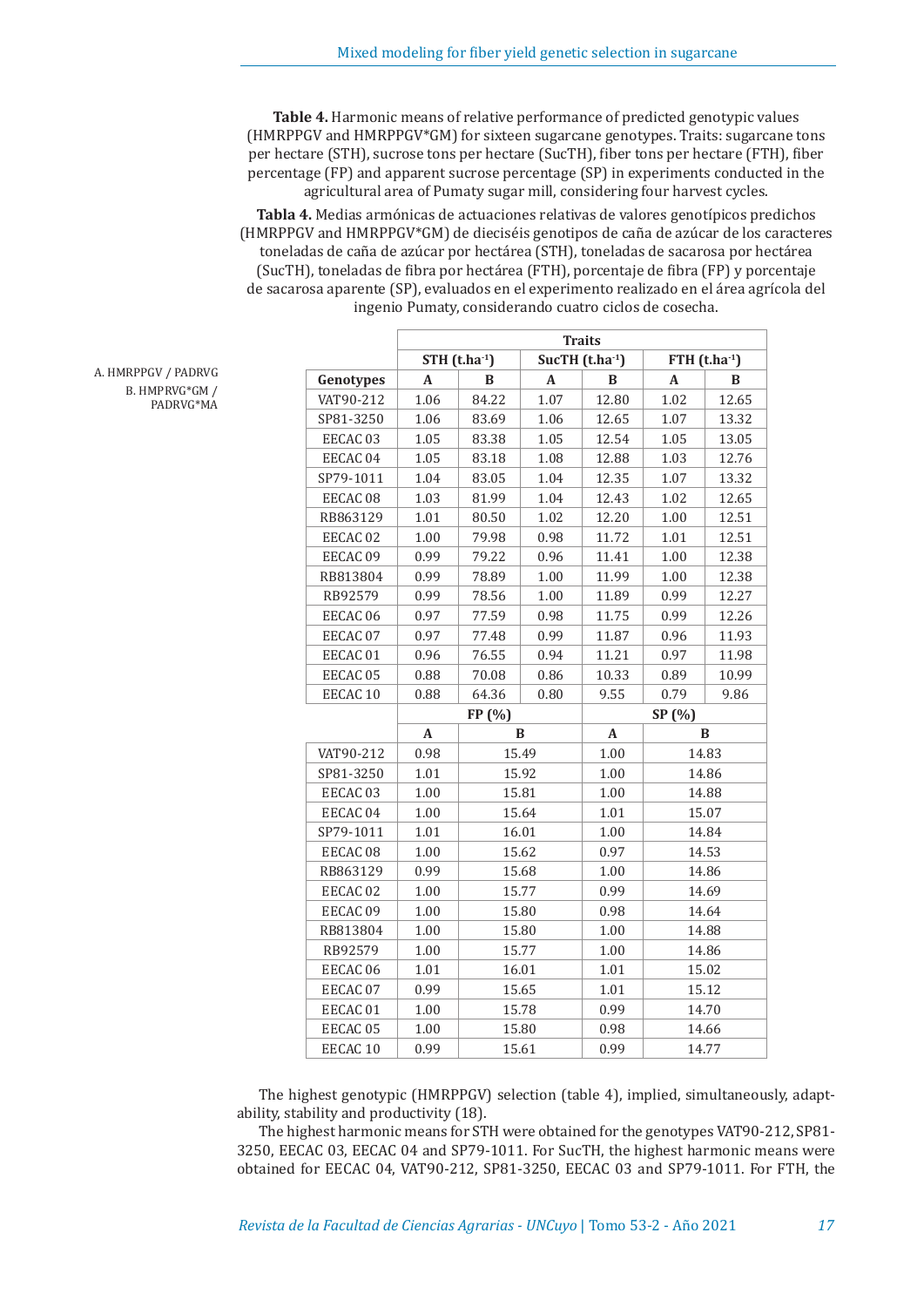genotypes SP81-3250, SP79-1011, EECAC 03, EECAC 04 and EECAC 08 showed the highest harmonic means. For FP, the EECAC 06, SP79-1011, SP81-3250, EECAC 03 and EECAC 09, and finally, for the trait SP, the genotypes EECAC 07, EECAC 06, EECAC 04, EECAC 03 and RB3804 resulted the best.

The genotypes EECAC 05, EECAC 01, EECAC 09 and RB92579 showed higher stability in fiber yield. However, they did not stand out in terms of TCH, TSH and TFH. These genotypes could be used as parents in hybridization approaches, transmitting high fiber productivity to possible progenies.

The general mean for fiber percentage (15.77%) was the same obtained by Fernandes Júnior *et al.* (2017). However, the general mean for apparent sucrose content was considerably higher (14.83%). This difference in SP values may be due to the fact that these authors evaluated some families from crosses with *Saccharum spontaneum* species along with other materials combining high rusticity and low sucrose content.

It is worth mentioning that the best family selected by Fernades Júnior *et al.* (2017) presented a fiber content of 17%, while sucrose apparent percentage was 11.33%. These results evidence the difficulty to simultaneously concentrate high fiber and sucrose content in a genotype, since these parameters are not correlated (0.06 correlation, (21)). Therefore, in order to "optimize" these traits in genotypes obtained by artificial hybridization, several selection cycles are necessary.,

In the present work, considering sugar mill demands (varieties with fiber content between 12 and 17% and sucrose content about 13%), genotypes EECAC 06, EECAC 03, EECAC 04 and EECAC 07 could be commercially exploited (table 4, page 17). EECAC 03 genotype also showed higher fiber productivity per hectare. These genotypes presented higher genotypic stability and adaptability, for all traits and throughout the harvest cycles.

## **Conclusion**

Mixed models constitute an efficient tool for sugarcane selection focused on fiber and sucrose production. This methodology provides significant genetic gains based on predicted genetic values free from interaction with harvest cycles.

The evaluated genotypes present high fiber and sucrose productivity, genotypic adaptability and stability throughout harvest cycles, indicating longevity in the sugarcane crop.

Genotypes EECAC 06, EECAC 04, EECAC 03 and EECAC 08 presented favorable fiber and sucrose percentages, towards greater capacity for bioenergy and sugar production.

#### **References**

- 1. Alvarez Sánchez, G. F.; Salgado García, S.; Palma López, D. J.; Lagunes Espinoza, L. del C.; Ortiz Laurel, H.; Córdova Sánchez, S. 2019. Artificial seed viability of sugarcane (*Saccharum officinarum* L. cv. Mex 69-290) under conditions of Huimanguillo-Tabasco, Mexico. Revista de la Facultad de Ciencias Agrarias. Universidad Nacional de Cuyo. Mendoza. Argentina. 51(2): 27-41.
- 2. Aquino, A. F.; Bido, É. S.; Galvão, M. L. M.; Oliveira, V. N. 2014. O etanol da cana de açúcar: possibilidades energéticas da região de Ceará-Mirim-RN. Holos. 1: 105-125. *doi*: https://*doi*.org/*10.15628*/ *holos*.*2014.713*
- 3. Carvalho, L. C.; Bueno, R. C.; Carvalho, M. M.; Favoreto, A. L.; Godoy, A. F. 2013. Cana-de-açúcar e álcool combustível: Histórico, sustentabilidade e segurança energética. Enciclopédia Biosfera. 9: 530-543.
- 4. Dias, M. O. S.; Cunha, M. P.; Jesus, C. D. F.; Rocha, G. J. M.; Pradella, J. G. C.; Rossell, C. E. V.; Filho, R. M.; Bonomi, A. 2011. Second generation ethanol in Brazil: Can it compete with electricity production? Bioresource Technology, 102. 8964-8971. doi:10.1016/j.biortech.2011.06.098

5. Fernandes, A. C. 2004. Cálculos na agroindústria da cana-de-açúcar. Piracicaba. Ed. EME. 240 p.

- 6. Fernandes Júnior, A. R.; Azeredo, A. A. C.; Oliveira, R. A.; Bespalhok Filho, J. C.; Ido, O. T.; Daros, E.; Brasileiro, B. P. 2017. Agricultural performance and genetic parameters for yield-related traits of sugar-and energy cane families derived from planned crosses. Genetics and Molecular Research. 16: 1-11. doi: http://dx.doi.org/10.4238/gmr16039773
- 7. Garcia, C. H.; Nogueira, M. C. S. 2005. Utilização da metodologia REML/BLUP na seleção de clones de eucalipto. Scientia Forestalis. 68: 107-112.
- 8. Marin, F.; Nassif, D. S. P. 2013. Mudanças climáticas e a cana-de-açúcar no Brasil: Fisiologia, conjuntura e cenário futuro. Revista Brasileira de Engenharia Agrícola e Ambiental. 17: 232-239. doi: 10.1590/S1415-43662013000200015